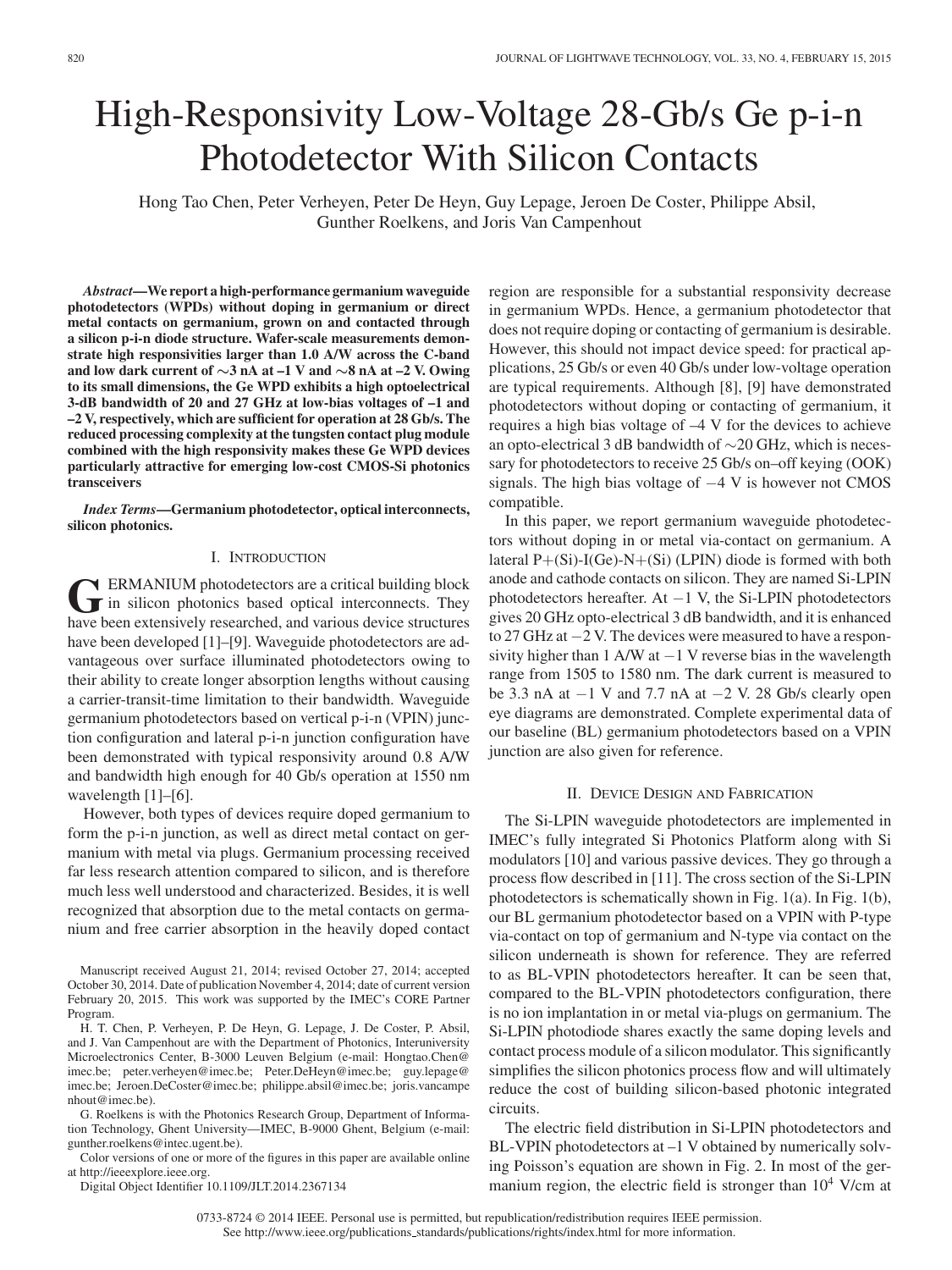

Fig. 1. Schematic cross-section with germanium dimensions of (a) Si-LPIN photodetectors and (b) BL-VPIN photodetectors.



Fig. 2. Electric field distribution in (a) Si-LPIN photodetector at –1 V and (b) BL-VPIN photodetector at −1 V.

–1 V reverse bias for Si-LPIN photodetectors. It is strong enough for photo-generated carriers to drift at saturation velocity. The electric field is uniform in Si-LPIN photodetectors, while in BL-VPIN photodetectors, the strong electric field is confined to the bottom part of the germanium, where much higher defect density is expected due to the 4% lattice mismatch between germanium and silicon. These defects will become active current leakage channels under high electric field. Thus, lower dark current can be expected for Si-LPIN photodetectors. In addition, considering there is no via-contact metal absorption and free carrier absorption in the heavy doping contact region, much higher responsivity can be expected for Si-LPIN photodetectors.

### III. DEVICE CHARACTERISTICS

#### *A. Static Measurements*

A typical static current-voltage characteristic of a 13.8  $\mu$ mlong and  $0.5 \mu$ m-wide Si-LPIN photodetector is shown in Fig. 3. The device has a remarkably low dark current of 3 nA at –1 V. It is still lower than 10 nA as the bias is increased to  $-3$  V. This is among the lowest dark current values that have been reported for Ge WPDs [5]. The photocurrent was measured at 1567 nm



Fig. 3. Current-voltage characteristics of a 13.8  $\mu$ m-long and 0.5  $\mu$ m-wide Si-LPIN photodetector (red curves) and a 13.8  $\mu$ m-long and 0.8  $\mu$ m-wide BL-VPIN photodetector (black curves).



Fig. 4. Responsivity versus wavelength for the Si-LPIN photodetector and the BL-VPIN Ge photodetector.

wavelength with a received optical power of  $-15.9$  dBm. As the bias voltage was increased from  $0$  to  $-3$  V, the photocurrent was almost constant owing to the relatively strong built-in electric field that is capable of sweeping out the majority of photo-generated carriers within their lifetime. The measured responsivity is 1.0 A/W.

The dark current and photocurrent of a 13.8  $\mu$ m-long and 0.8  $\mu$ m-wide BL-VPIN photodetector are also shown in Fig. 3 for reference. The photocurrent was measured at the same wavelength and under the same input optical power as that for the Si-LPIN photodetector. It can be seen that the Si-LPIN photodetector is capable of obtaining a photocurrent up to  $\sim$ 2.5 times higher than that of a BL-VPIN device. At the same time, the dark current is three times lower than that of the latter.

The responsivity in the wavelength range between 1505 and 1580 nm of both devices was further measured and is shown in Fig. 4. The Si-LPIN photodetector has a responsivity higher than 1.0 A/W in the whole wavelength range, which is much higher than that measured from the BL-VPIN device (0.4– 0.6 A/W). This is among the best results that have been published for Ge WPDs [2]–[4], [7]–[9].

Wafer-scale dark current data of both the Si-LPIN photodetector and the BL-VPIN photodetector at –1 and −2 V are shown in Fig. 5. The average dark current is 3.3 and 7.7 nA respectively, with a standard deviation of 0.5 and 0.8 nA, at  $-1$  and  $-2$  V. In Fig. 6(a) and (b), contour plots of the wafer-scale responsivity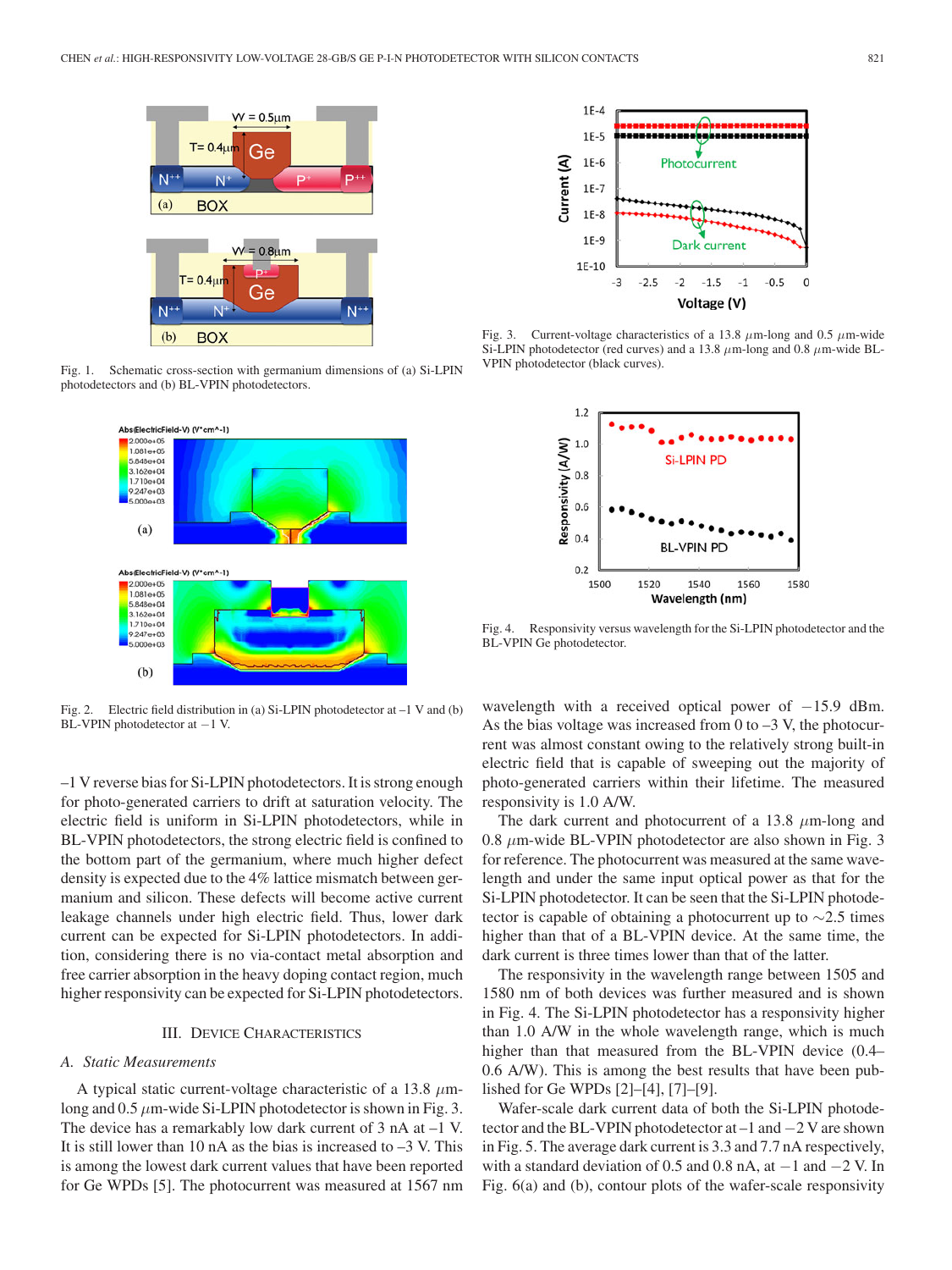

Fig. 5. Wafer-scale dark current data of the Si-LPIN photodetector and the BL-VPIN photodetector at  $-1$  and  $-2$  V. The mean of the wafer-scale data is annotated explicitly in the graph; standard deviations ("std Dev") of the waferscale data is given separately.



Fig. 6. Wafer-scale responsivity data at 1567 nm for (a) the Si-LPIN photodetector and (b) the BL-VPIN photodetector.

data of both the Si-LPIN photodetector and the BL-VPIN photodetector at ∼1560 nm wavelength are shown. As for reponsivities larger than 0.95 A/W, it shows a yield of 91% for Si-LPIN photodetectors.

# *B. Small-Signal Measurements*

Small-signal radio-frequency (RF) measurements were further carried out to characterize the high-speed performance of



Fig. 7. S21 traces at different bias voltages from small-signal RF measurements for (a) the Si-LPIN photodetector and (b) the BL-VPIN photodetector.

the devices.  $S_{21}$  traces at different bias voltages of the Si-LPIN photodetector are shown in Fig. 7(a). At  $-1$  V, the device has a 3 dB bandwidth of 20 GHz, sufficient for receiving 25 Gb/s OOK signals. The low bandwidth of 2.8 GHz at 0 V is due to the long transit time under the relatively low electric field strength in the device at 0 V. The bandwidth is further enhanced to 27 GHz as the bias voltage increases to −2 V.

S21 traces of the BL-VPIN photodetector are also shown in Fig. 7(b) for reference. The device has a very high 3 dB bandwidth of 42 GHz at 0 V and up to ∼50 GHz when the bias increases to −1 V. It should be noted that 50 GHz is the upper limit of our equipment measurement range. The wafer-scale 3 dB bandwidth of both devices at  $0, -1$  and  $-2$  V is shown in Fig. 8. The average 3 dB bandwidth is 20 and 27 GHz at –1 and –2 V respectively for the Si-LPIN photodetector. The BL-VPIN photodetector has a much higher bandwidth of 48 and 49 GHz at  $-1$  and  $-2$  V respectively.

#### *C. Large-Signal Measurements*

Next, data transmission experiments were carried out. Light from a 1.55  $\mu$ m laser was modulated with a 28 Gb/s non-return to zero pseudo random bit sequence  $(2^{31} - 1$  word length) by an external 44 Gb/s  $LiNbO<sub>3</sub>$  modulator and detected by the Si-LPIN photodetector and BL-VPIN device. The bias voltage was applied to the photodetector using a 50 GHz RF probe connected to a 40 GHz bias-tee. The photocurrent output was measured with an Agilent oscilloscope with a 60 GHz remote sampling head plug-in. Eye diagrams of the Si-LPIN photodetector at −1 and  $-2$  V are shown in Fig. 9(a) and (b). In Fig. 9(c), the eye diagram of the BL-VPIN photodetector at  $-1$  V is shown for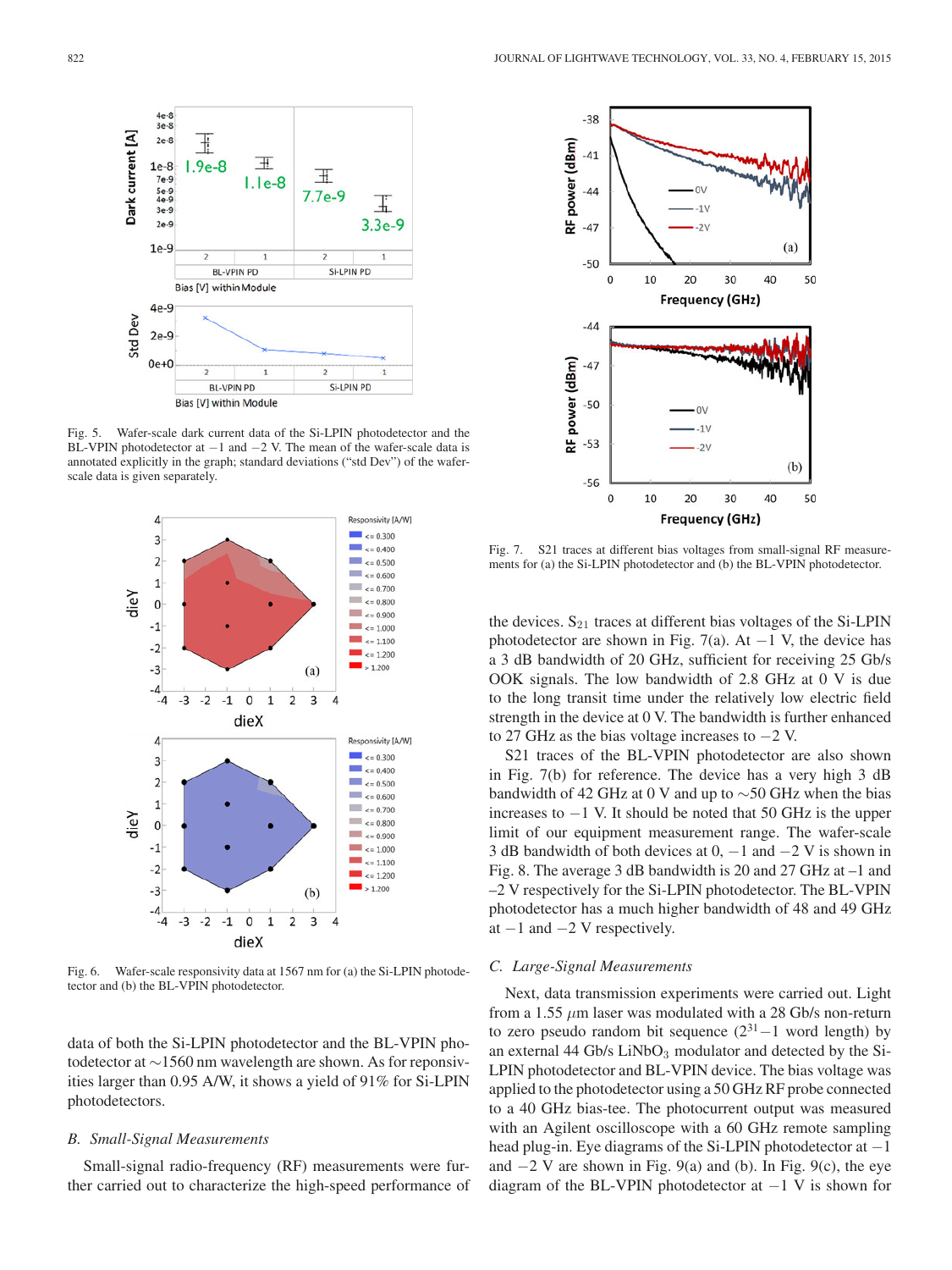

Fig. 8. Wafer-scale opto-electrical 3 dB bandwidth of the Si-LPIN photodetector and the BL-VPIN photodetector at 0, –1 and –2 V. The mean of the wafer-scale data is annotated explicitly in the graph; standard deviations ("std Dev") of the wafer-scale data is given separately.



Fig. 9. 28 Gb/s eye diagrams of a Si-LPIN photodetector at (a) –1 and (b) –2 V. (c) 28 Gb/s eye diagram of a BL-VPIN photodetector at –1V.



Fig. 10. Wafer-scale opto-electrical 3 dB bandwidth data of four Si-LPIN photodetectors with different germanium width at  $0$ ,  $-1$  and  $-2$  V. The width of germanium are 0.4  $\mu$ m (device 01), 0.5  $\mu$ m (device 02), 0.6  $\mu$ m (device 03) and  $0.7 \mu$ m (device 04). The mean of the wafer-scale data is annotated explicitly in the graph; standard deviations ("std Dev") of wafer-scale data variance are given separately.

reference. It can be seen that the rise time and fall time in the eye diagrams of the Si-LPIN photodetector are longer than that in the eye diagram of the BL-VPIN photodetector, limited by the lower opto-electrical bandwidth. The clearly open eyes from the contact-free photodetector with low bias voltage at −1 and −2 V indicate high performance data reception at 28 Gb/s.

# IV. DISCUSSION AND OUTLOOK

Wafer-scale opto-electrical 3 dB bandwidth data of Si-LPIN photodetectors with different germanium width are shown in Fig. 10. At 0 and  $-1$  V, the narrower the germanium width, the higher the 3-dB bandwidth. Since a quasi-lateral p(Si)-i(Ge)n(Si) junction is formed in a Si-LPIN photodetector, changes in germanium width implies a change in the intrinsic region width in the p-i-n junction. The shorter carrier transit distance in the narrower devices results in a shorter transit time under the assumption that carriers drift at saturation velocity. The bandwidth is mainly limited by the carrier transit time, which is confirmed by the fact that the bandwidth increases as bias is increased. At  $-2$  V, the trend still holds for the last three devices, yet, the bandwidth of the first device is similar to that of the second device. This is attributed to the increase of the silicon junction capacitance.

It can be seen from Fig. 2(a) that electric field strength in the top part of germanium is weaker than that in the bottom. This weak field strength is not sufficient ( $<$ 1  $\times$  10<sup>4</sup> V/cm) for carriers to drift at their saturation velocity. At the same time, the carrier drift distance for carriers generated at the top of the germanium is longer than that at the bottom. Thus, an effective approach to increase the Si-LPIN photodetector bandwidth is to reduce germanium thickness. With stronger electric field strength and shorter transit time after adopting thinner germanium, the dependence on narrower germanium to reduce transit time and thus to obtain high bandwidth can be removed. This will eliminate the upper bandwidth limit imposed by the large capacitance of the p-i-n junction formed in silicon.